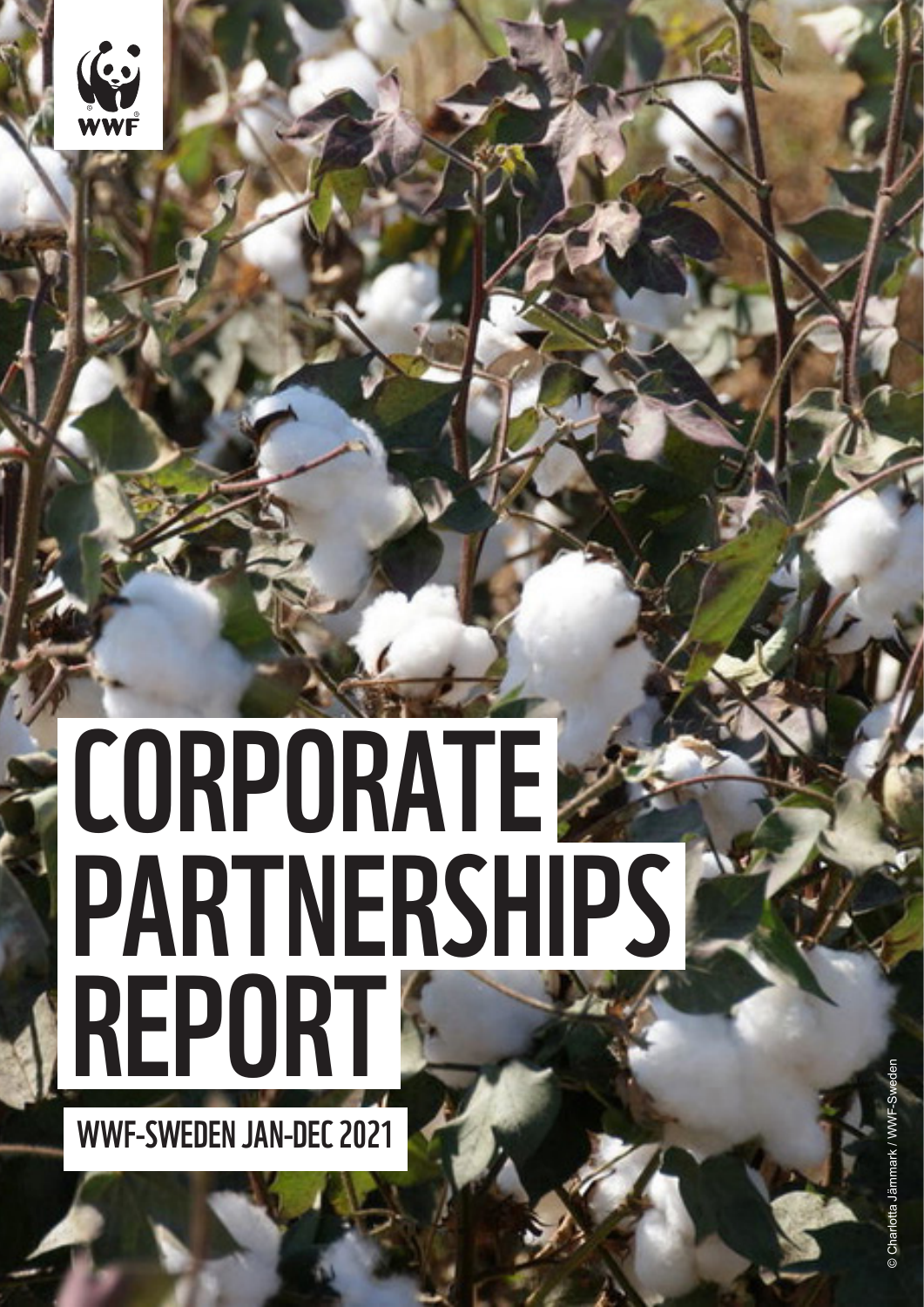WWF is one of the world's largest and most experienced independent conservation organizations, with over 5 million supporters and a global network active in more than 100 countries. WWF's mission is to stop the degradation of the planet's natural environment and to build a future in which humans live in harmony with nature, by conserving the world's biological diversity, ensuring that the use of renewable natural resources is sustainable, and promoting the reduction of pollution and wasteful consumption.

# NATURE AT THE BRINK

WWF's Living Planet Report shows that humanity and the way we feed, fuel, and finance our societies and economies is pushing nature and the services that power and sustain us to the brink. Agricultural expansion, deforestation, overfishing, urban development, energy use, mining and pollution are all driving habitat loss, water shortages and climate change. In addition, every year, the World Economic Forum Risks Report continues to show the increase in the scale and urgency of environmental risks to the global economy, as well as the deepening interconnections between environmental issues, economic strains, and geopolitical tensions.

We cannot afford to be complacent. In fact, we need to move into an emergency and solutionsbased mindset. The landmark Intergovernmental Panel on Climate Change (IPCC) report, Global Warming of 1.5  $\Box$ , paints a clear but dire picture. It states that to avoid the most serious impacts of climate change, we need to drastically transform the world economy in the next few years. Allowing nature to fail will disrupt business, undermine economies and drive social instability.

The good news is that we also have an unparalleled opportunity for positive change – the science is clearer, awareness is greater, and innovation more powerful than ever before. We can redefine our relationship with nature – but we need to work together. One organisation alone cannot deliver the change we need. That is why WWF collaborates with business – working in partnership – to find solutions and act at a scale that matters.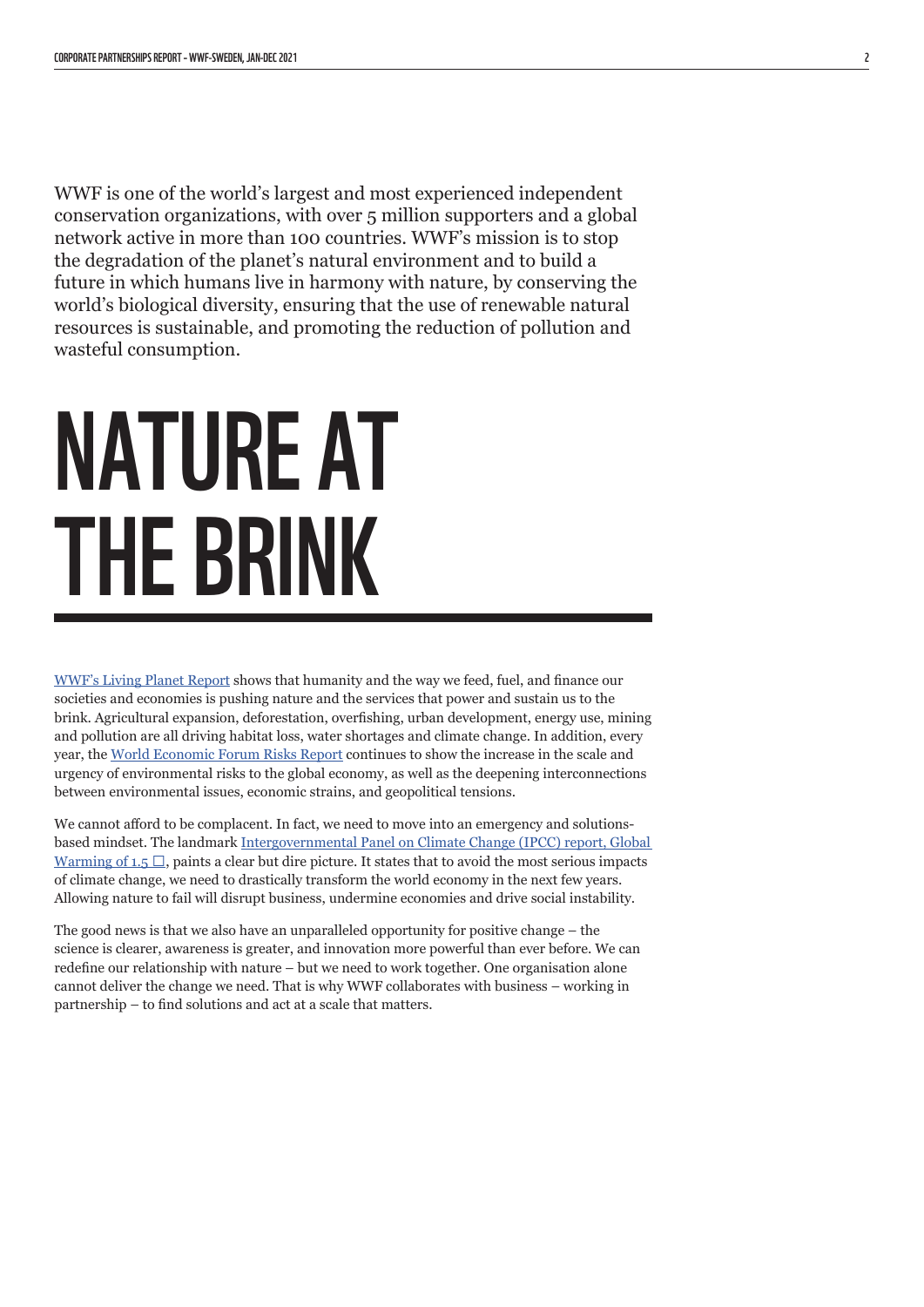# TAKING BOLD COLLECTIVE ACTION

The time to act is now. We have put in place a global conservation strategy that reflects the way the world is changing, meets the big environmental challenges of the age and helps us simplify, unite and focus our efforts for greater impact.

WWF continues to deliver locally in crucial ecoregions around the world, but sharpen our focus on six global goals – wildlife, forests, oceans, freshwater, climate and energy, and food – and three key drivers of environmental degradation – markets, finance and governance. We are creating global communities of practice for each of the goals and drivers composed of specialists from WWF and key external partners. This will foster greater collaboration and innovation, incubating new ideas and taking promising ones to scale, as we unite our efforts toward making ambitious targets a reality.

We know that one organization alone can't effect the change needed. That is why our work on the goals and drivers includes our partnerships with institutions and corporations, both local and global. The changes we want to see in the world can only come about through the efforts of many actors: local communities and national and multinational corporations, governments and NGOs, finance institutions and development agencies, consumers and researchers.

There has never been a stronger sense of urgency for action. In WWF we are defining new ways of working together to make a difference at a scale that matters. We know we must redefine humanity's relationship with the planet. And together we passionately believe we can.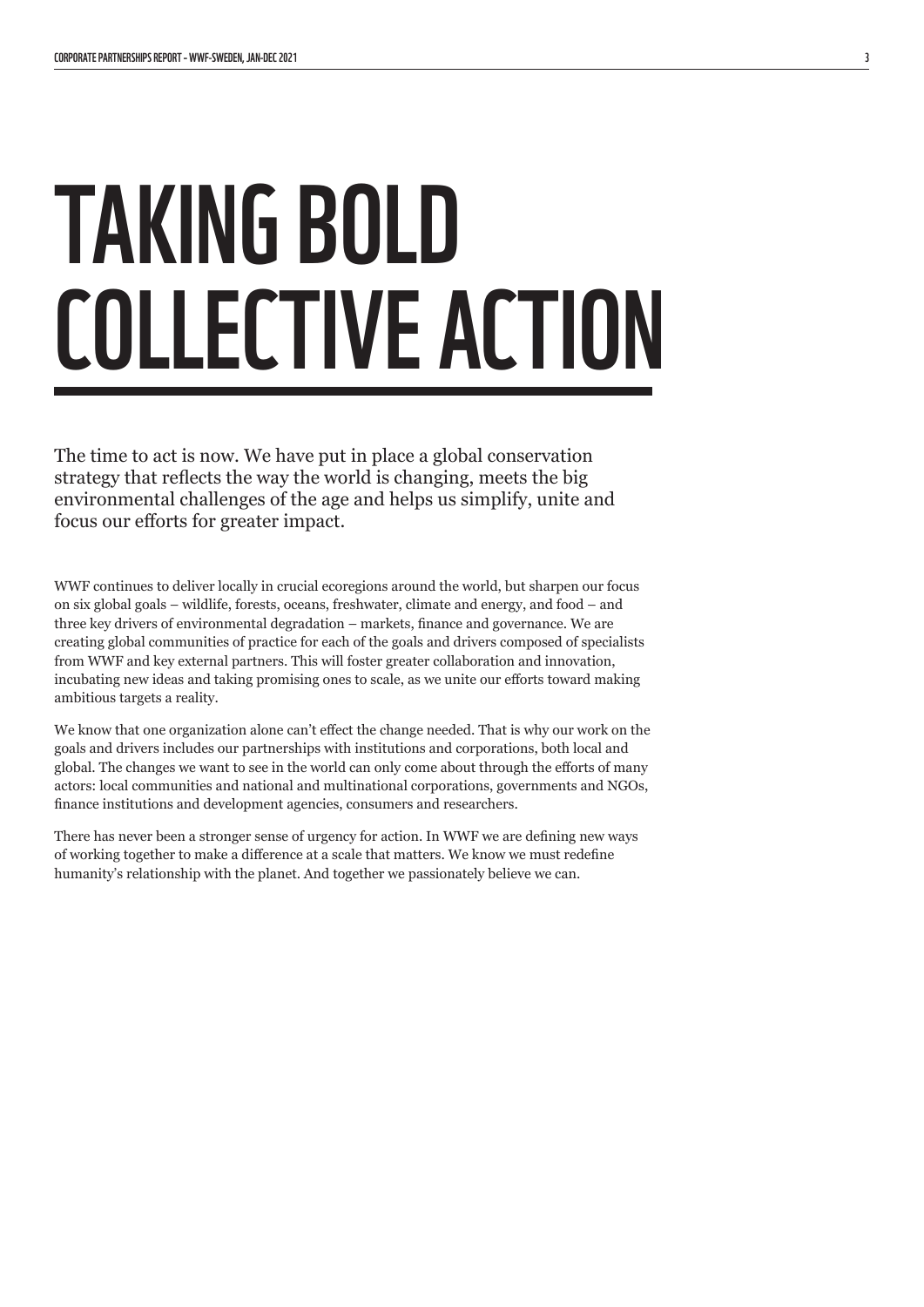### WWF'S GLOBAL VISION FOR CHANGE WWF'S GLOBAL VISION FOR CHANGE



### HOW WE MAKE IT HAPPEN

6 GLOBAL GOALS, 3 CROSS-CUTTING DRIVERS, DELIVERED BY POWERFUL COMMUNITIES OF PRACTICE AND PARTNERS

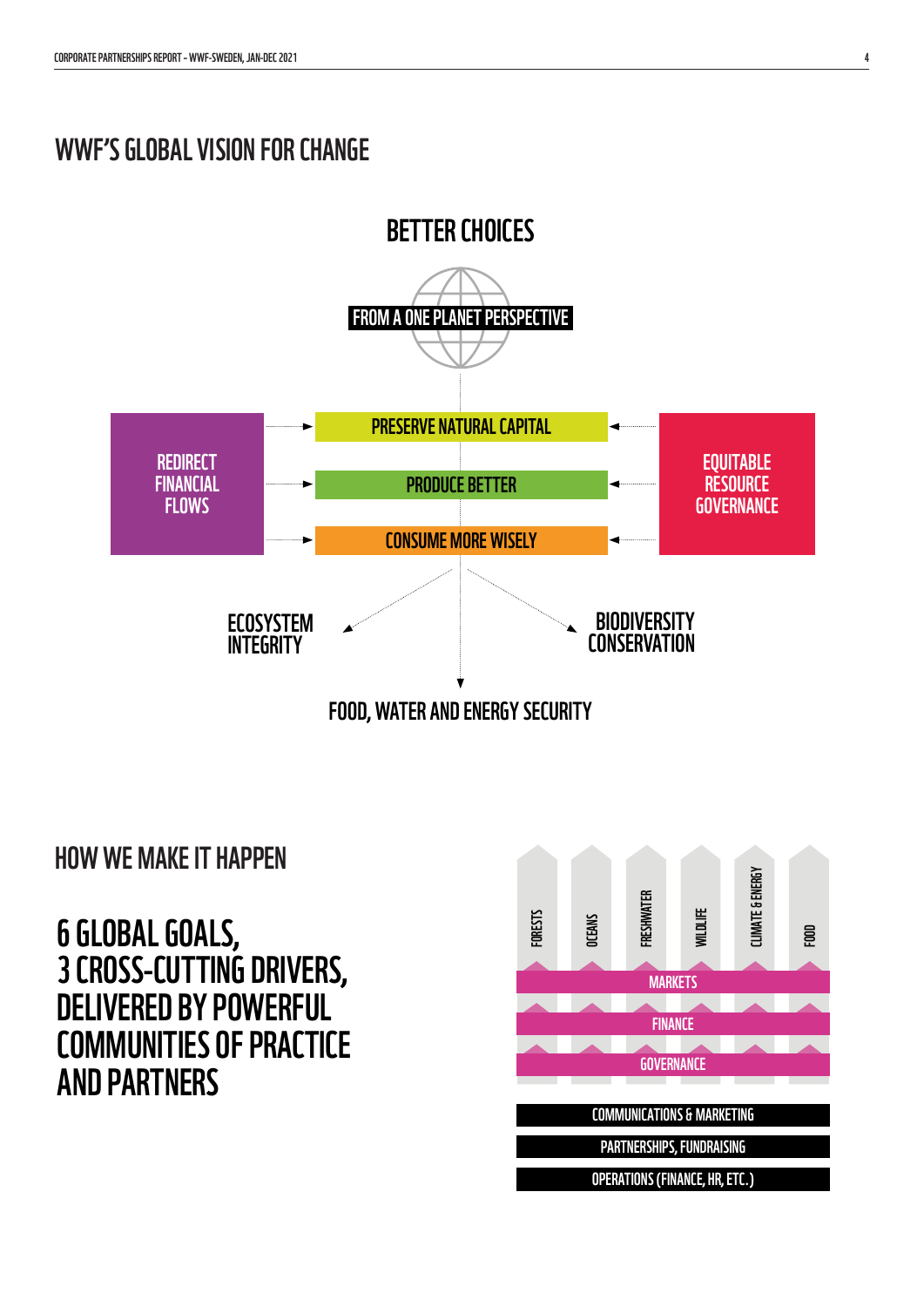## OUR WORK WITH THE CORPORATE SECTOR

### WWF's mission is to stop the degradation of the planet's natural environment and to build a future in which humans live in harmony with nature.

Therefore, WWF seeks to work with those who have the greatest potential to reduce the most pressing threats to the diversity of life on Earth and together find solutions to conservation challenges such as deforestation, over-fishing, water scarcity and climate change. The corporate sector drives much of the global economy, so we consider that companies also have a specific responsibility to ensure that the natural resources and ecosystems that underpin their business are used sustainably. Companies are also primed to lead on rapid adaptation and on the innovative solutions needed to drive change.

We do this in a variety of ways, including supporting regulations that stop illegal or unsustainable activities, encouraging companies and industry platforms such as the UN Global Compact, Science Based Targets, the Consumer Goods Forum) to make ambitious commitments (and to engage in public policy discussions at global and local level, and supporting credible certification schemes (e.g. Forest Stewardship Council (FSC), Aquaculture Stewardship Council (ASC), Roundtable on Sustainable Palm Oil (RSPO), Roundtable on Responsible Soy (RTRS), Better Cotton Initiative (BCI)). We also publish scorecards and reports on company or sector performance (e.g. palm oil scorecard; soy scorecard, and sustainable cotton ranking), mobilize public pressure through high-profile campaigns on issues related to business activities (e.g. Business for Nature, Build Back Better, Coalition to end wildlife trafficking online), as well as work in partnership with individual companies.

This report presents an overview of the partnerships that this WWF office has with individual companies.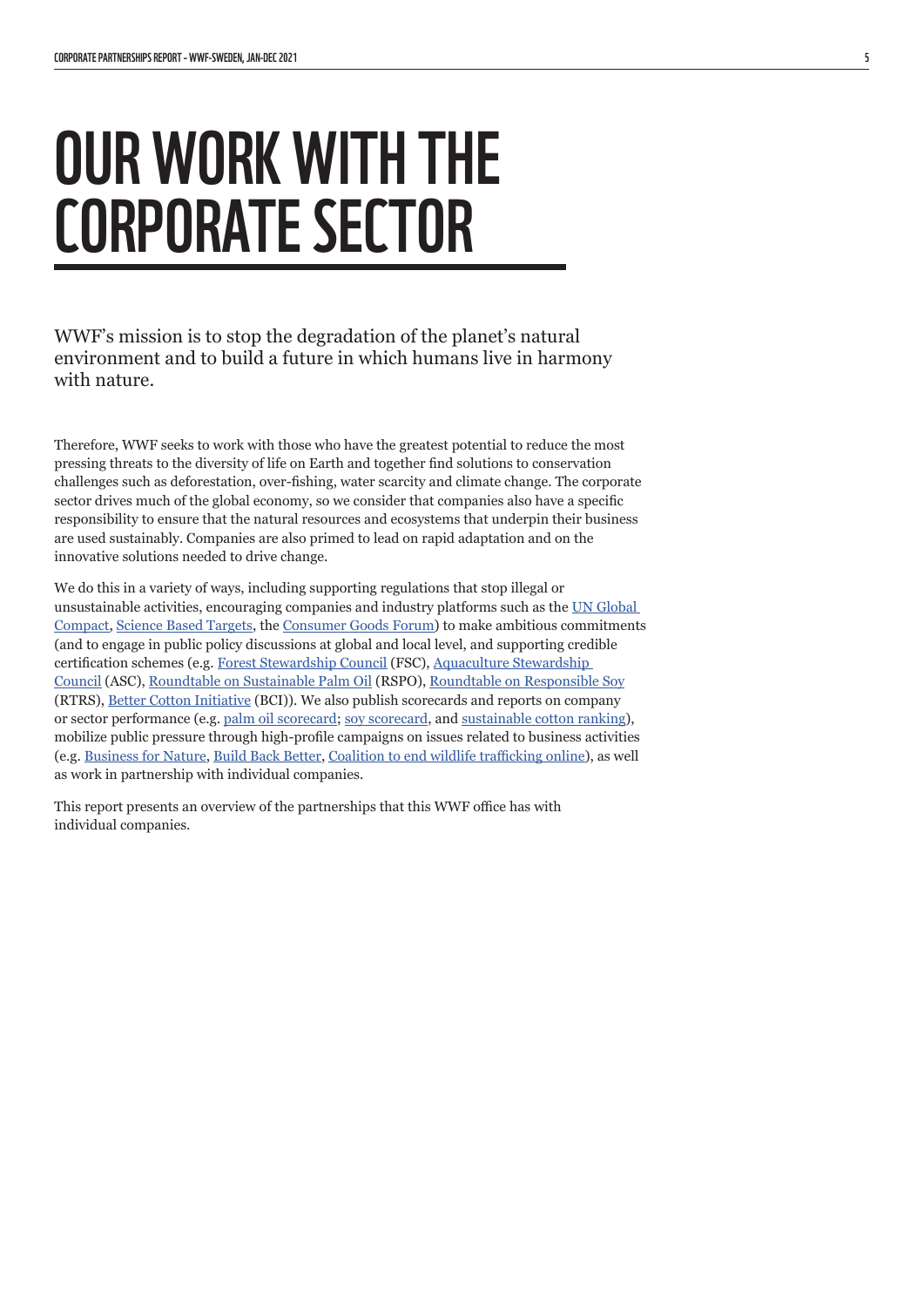## WWF'S CORPORATE PARTNERSHIPS

Our cooperation with partners is based on a common understanding of issues, shared ambitions or activities, and a willingness to speak out in public. In general, we distinguish three types of partnerships with companies:

### 1. DRIVING SUSTAINABLE BUSINESS PRACTICES

Our partnerships aim to deliver direct conservation results on key issues or in priority places by changing practices throughout a company's operations and value chain. These intend to reduce the major environmental impacts of some of the world's largest companies, achieve conservation results that would not otherwise be possible, and influence related sectors and markets.

### 2. COMMUNICATIONS AND AWARENESS RAISING

The second way that WWF partners with the private sector is by raising awareness of key environmental issues and mobilizing consumer action through communications and campaigns (including cause-related marketing campaigns). These partnerships also aim to highlight the beauty and uniqueness of WWF's priority places and species. This approach includes, for example, consumer actions to encourage the purchase of sustainable products such as FSC-certified wood, or results in companies supporting campaigns that inspire action in favour of special places such as the Arctic or endangered species like the tiger.

### 3. PHILANTHROPIC PARTNERSHIPS

The third approach is articulated through specific programmes with companies to fund conservation projects and the institutions that deliver them. Philanthropic relationships with companies raise money for the conservation of key places and species, and the capability and tools to deliver such conservation impact.

WWF partners on a philanthropic or awareness-raising level with companies that are undertaking substantial action to improve their sustainability performance, or that have negligible environmental impacts.

Many partnerships with companies use a combination of these approaches.

WWF works with companies to achieve our conservation goals. NGO and company partnerships involve engaging in constructive dialogue while challenging each other with real issues. As such, they involve opportunities and risks for both parties. At WWF, we manage the risks by having clear guidelines and criteria in place, including a due diligence process. In all relationships, we maintain and exercise the right to public commentary.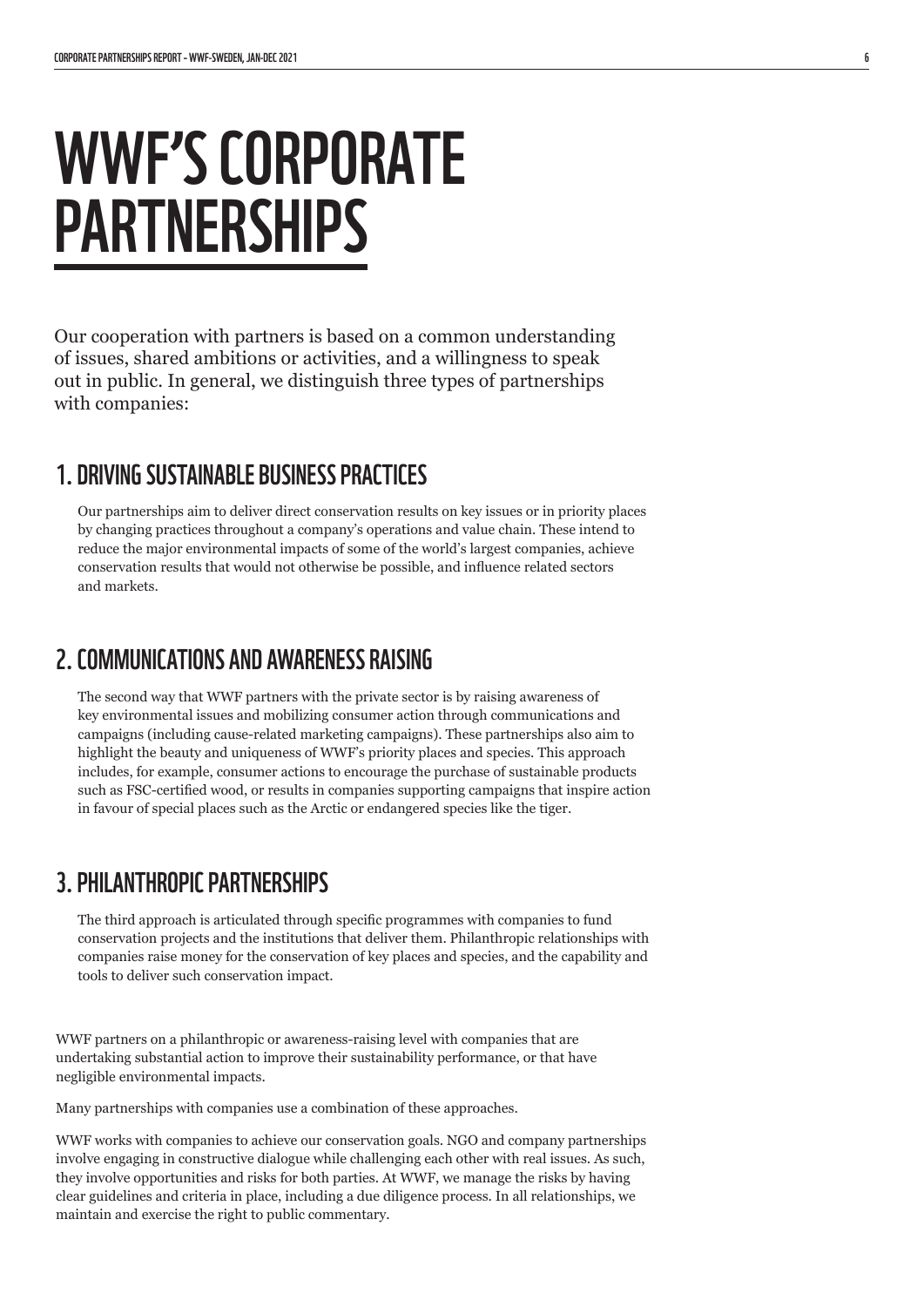## TRANSPARENCY AND ACCOUNTABILITY

Results and impact, both qualitative and quantitative, are essential for us. We advocate transparency in action by all stakeholders as a crucial step toward sustainability. We believe that accountability for results and transparency to our supporters and our members on how we deliver those results are key to our approach of working in a constructive, cooperative manner with all our partners, including the corporate sector.

We want all our partnerships with companies to deliver the greatest impact possible, with the goal of creating lasting results at scale. We have, therefore, started a process of deeper and more systematic assessment of the targets and the outcomes we achieve in our work with the private sector and specifically through our bilateral partnerships.

All WWF offices are committed to continue reporting publicly on all our company relationships, their intent, objectives and impacts, of which this report is one part. A Global Report of WWF's largest corporate partnerships globally can also be found here.

# THIS REPORT

The aim of this report is to give an overview of the partnerships that WWF-Sweden has with individual companies. Funds obtained through corporate partnerships are typically used by WWF to:

- Work with the company to reduce its impacts and footprint and to help shift sectors and markets toward sustainability in line with WWF's global conservation strategy;
- Raise public awareness of key conservation challenges;
- Directly support WWF conservation projects.

This WWF office is responsible for the (contractual) agreement(s) with the companies concerned. The activities of the engagements in many cases take place in other countries or regions.

In FY21, income from corporate partnerships represented 18 % of this WWF office's total income.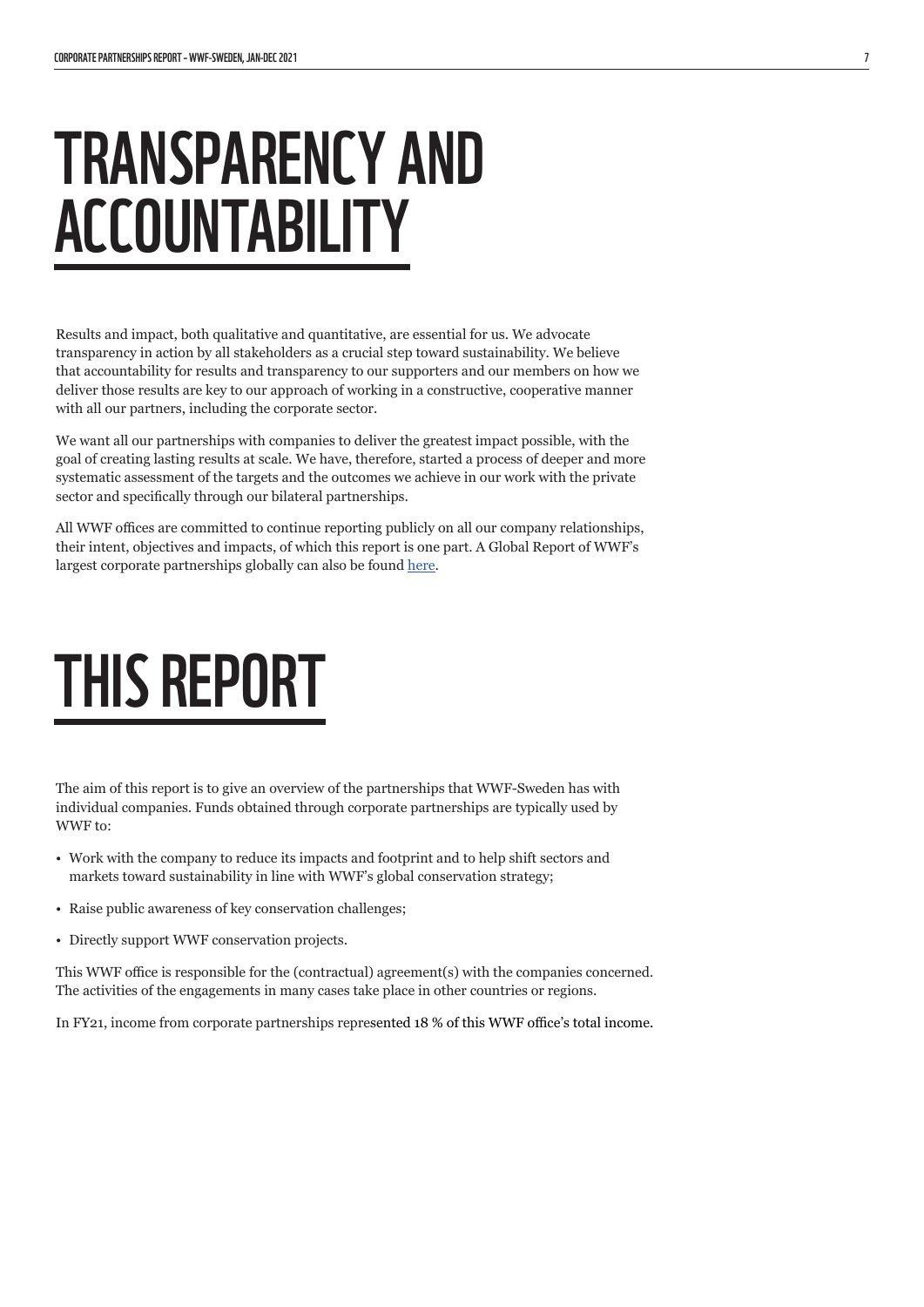### APOTEA

Industry **On-line pharmacy, health and well-being (both medication, hygiene products and food)** Type of Partnership **Philanthropic partnership Communications and awareness raising** Conservation Focus of Partnership **Oceans** Budget Range (in EUR) **250,000-500,000**

#### **Joining forces to save the Baltic Sea**

Apotea is one of Swedens largest online pharmacy services.

Apotea raises funds from their clients to save the Baltic Sea. In 2020 they funded two projects. The first project is about finding concrete measures that protect biodiversity in shallow waters of the Baltic Sea. The second project is about restoring a wetland on the island Ålö in the Stockholm archipelago to make it easier for fish such as pike and perch to reproduce. The project will also increase the biodiversity of other animals such as birds, frogs, salamanders and insects. Apotea uses its communication channels to inform its customers about sustainability challenges, mainly linked to the Baltic sea and biodiversity. The company has signed Science Based Targets and is working to lower its climate impact.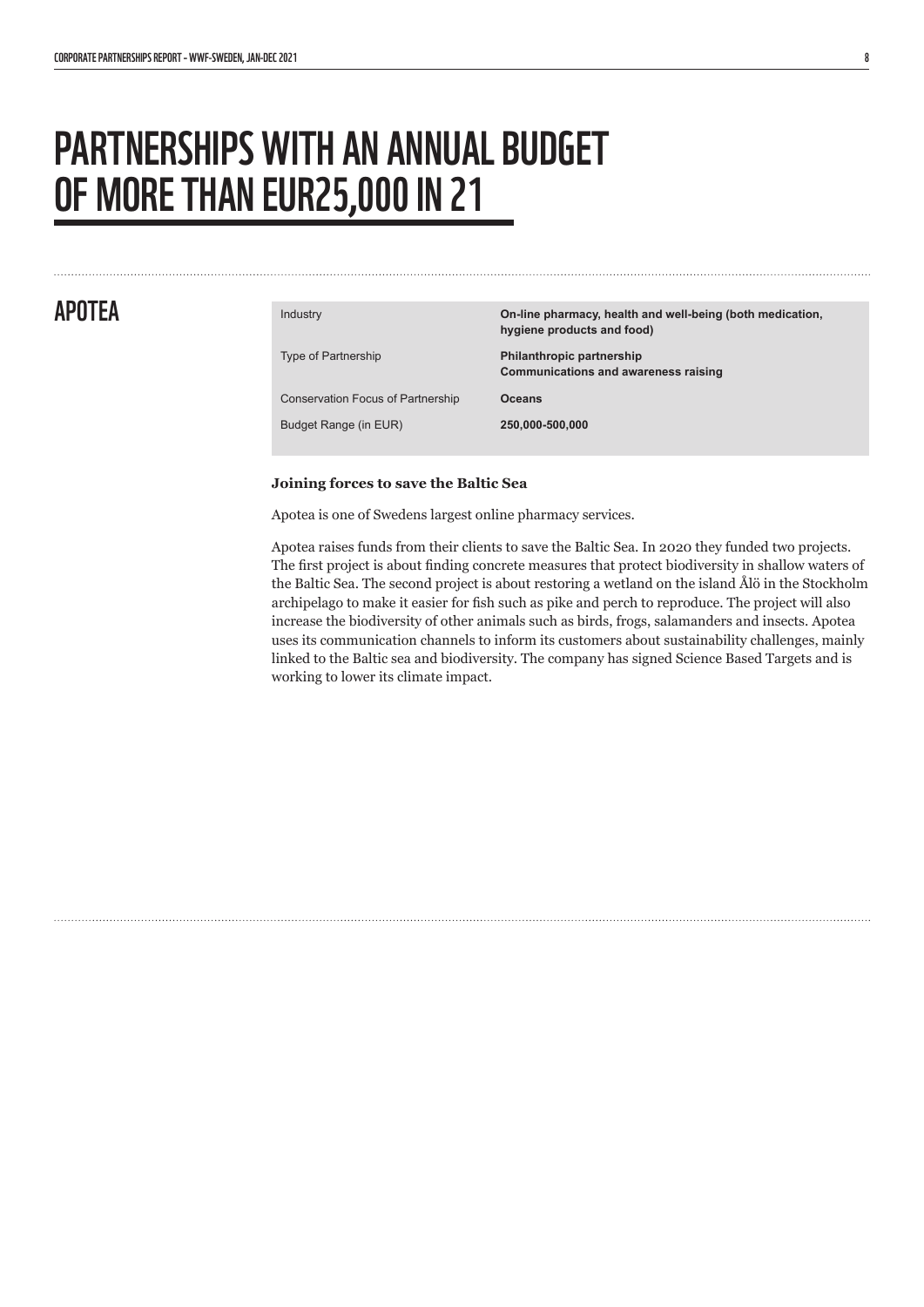### **ASTRAZENECA**

Conservation Focus of Partnership **Freshwater**

Industry **Pharmaceuticals & Biotechnology** Type of Partnership **Driving sustainable business practices**

Budget Range (in EUR) **25,000-100,000**

#### **Driving water stewardship in the pharma industry**

AstraZeneca is a leading global pharmaceutical companies with a significant manufacturing and R&D presence in Sweden. WWF Sweden and AstraZeneca in 2020 entered into a multiyear partnership with an initial focus on water stewardship. Based on water risk analyses of the company's sites globally in WWF's Water Risk Filter, current water stewardship strategy for the company will be updated with intention to be followed by implementation of collective action projects in relevant river basins. AstraZeneca also sets out to take leadership on water stewardship in the pharmaceutical industry together with other companies.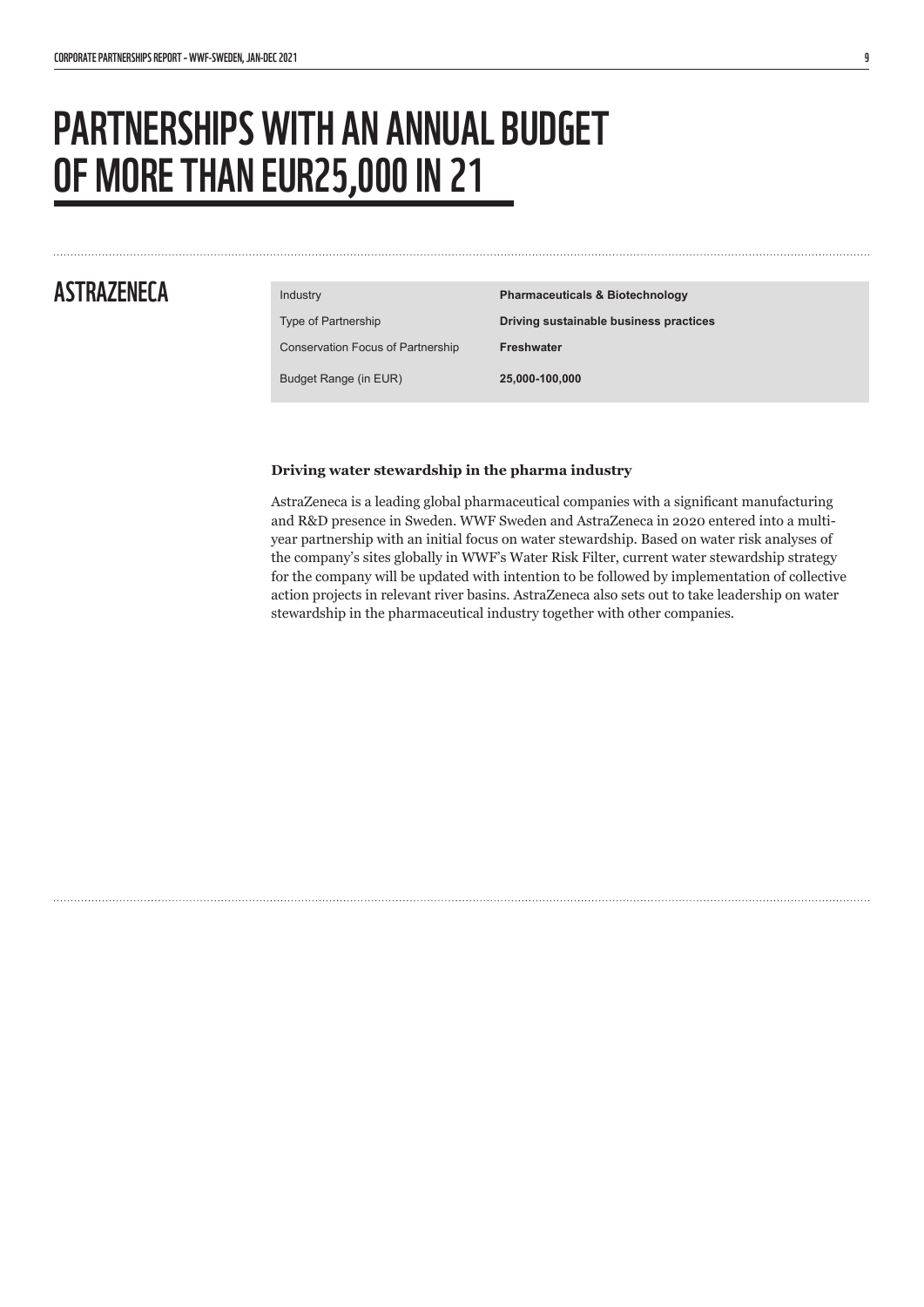### DOCONOMY

Conservation Focus of Partnership **Climate & Energy** Budget Range (in EUR) **25,000-100,000**

Industry **Fintech** Type of Partnership **Communications and awareness raising**

### **Nudging millions of people towards a more sustainable lifestyle**

Doconomy is a Swedish impact-tech start up that since 2018 has created methods to increase knowledge about our carbon dioxide habits, reduce our climate impact and protect our planet. Thorough this exploratory partnership WWF and Doconomy are collaborating on developing and implementing tools and communication to support consumers towards more sustainable behavior and consumption.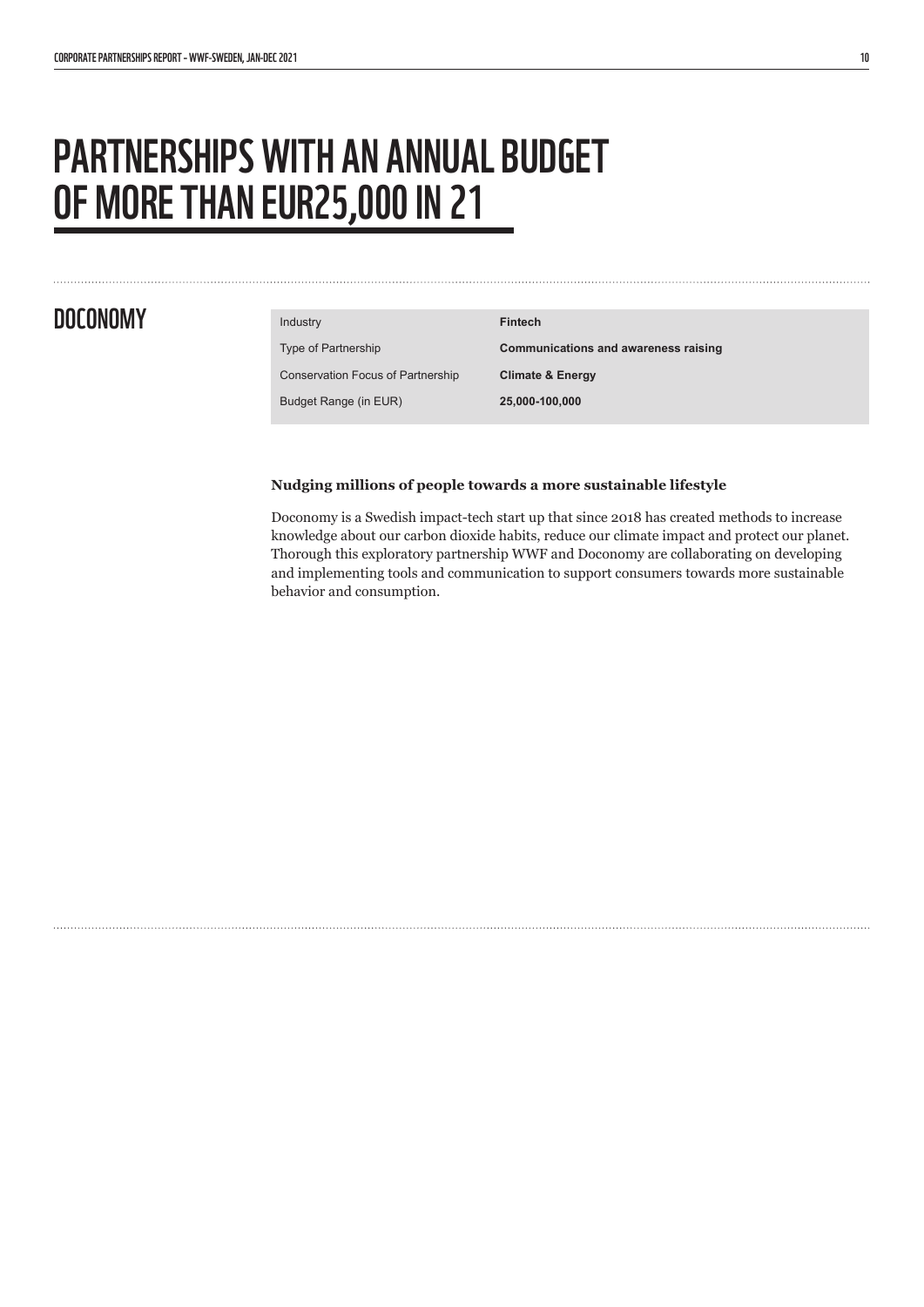### **ELECTROLUX**

| Industry                                 |
|------------------------------------------|
| Type of Partnership                      |
| <b>Conservation Focus of Partnership</b> |
| Budget Range (in EUR)                    |

**Household Goods, Furniture & Textiles Sustainable business practices Freshwater** Budget Range (in EUR) **25,000-100,000**

#### **Analysis water risks in the value chain**

In 2021 WWF and Electrolux continuted working together on water stewardship. In collaboration with WWF's global experts in the field, the parties carried out an analysis of Electrolux water risks in WWF's water risk filter in order to determine where the company's material water risks are located. This will result in recommendations that will form the basis for Electrolux's forthcoming water strategy. Electrolux was one of the first companies to use the first version of WWF's water risk filter in 2013.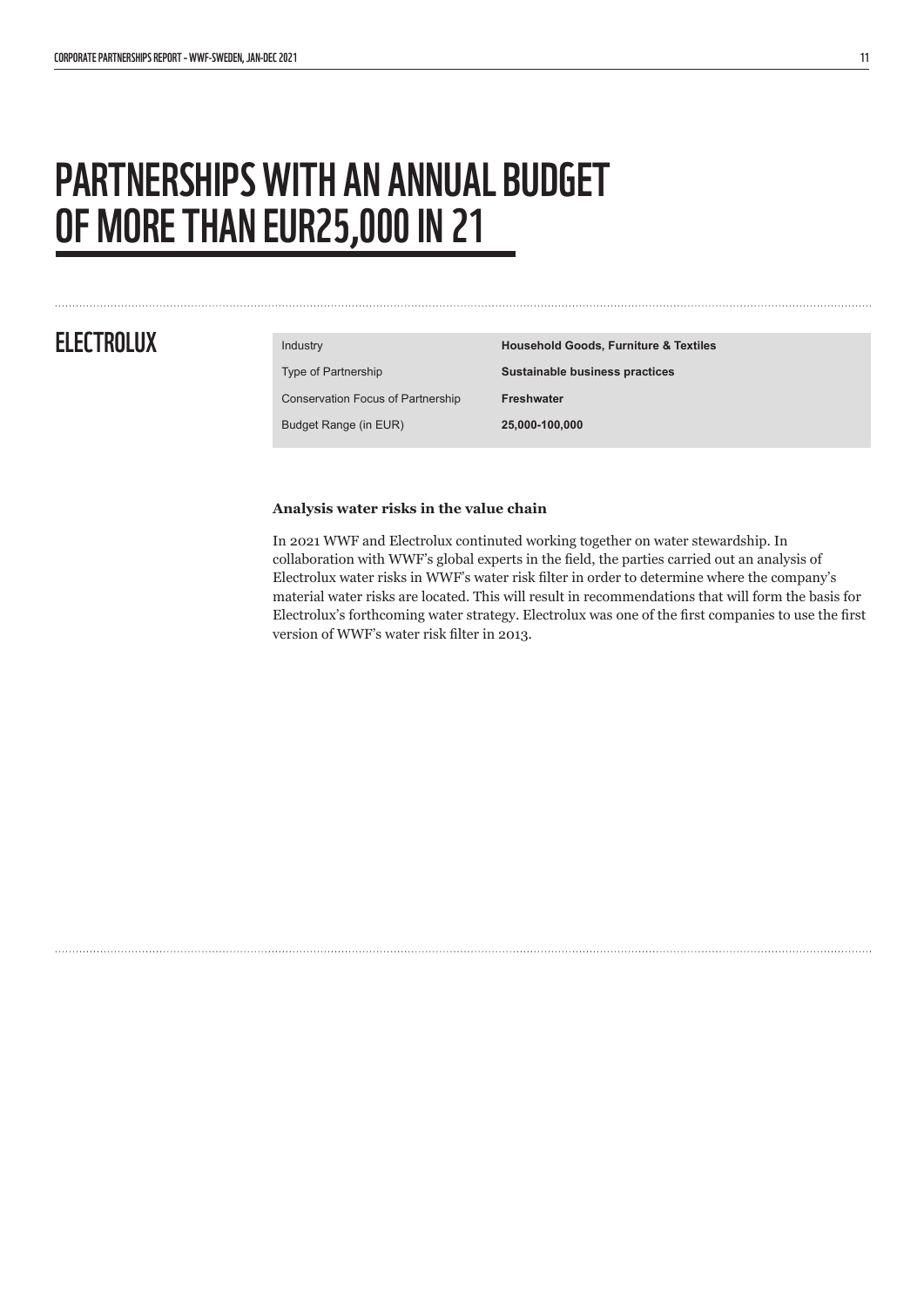### GANT

Industry **Apparel & Textiles** 

Type of Partnership **Driving sustainable business practices Communications and awareness raising**

Conservation Focus of Partnership **Freshwater**

Budget Range (in EUR) **25,000-100,000**

### **WWF and GANT in partnership for sustainable water use**

WWF and GANT started collaborating in 2021 to develop a water strategy for GANT's operations based on WWF's Water Stewardship model. During 2021 a first water risk assessment was initiated using WWF's Water Risk Filter.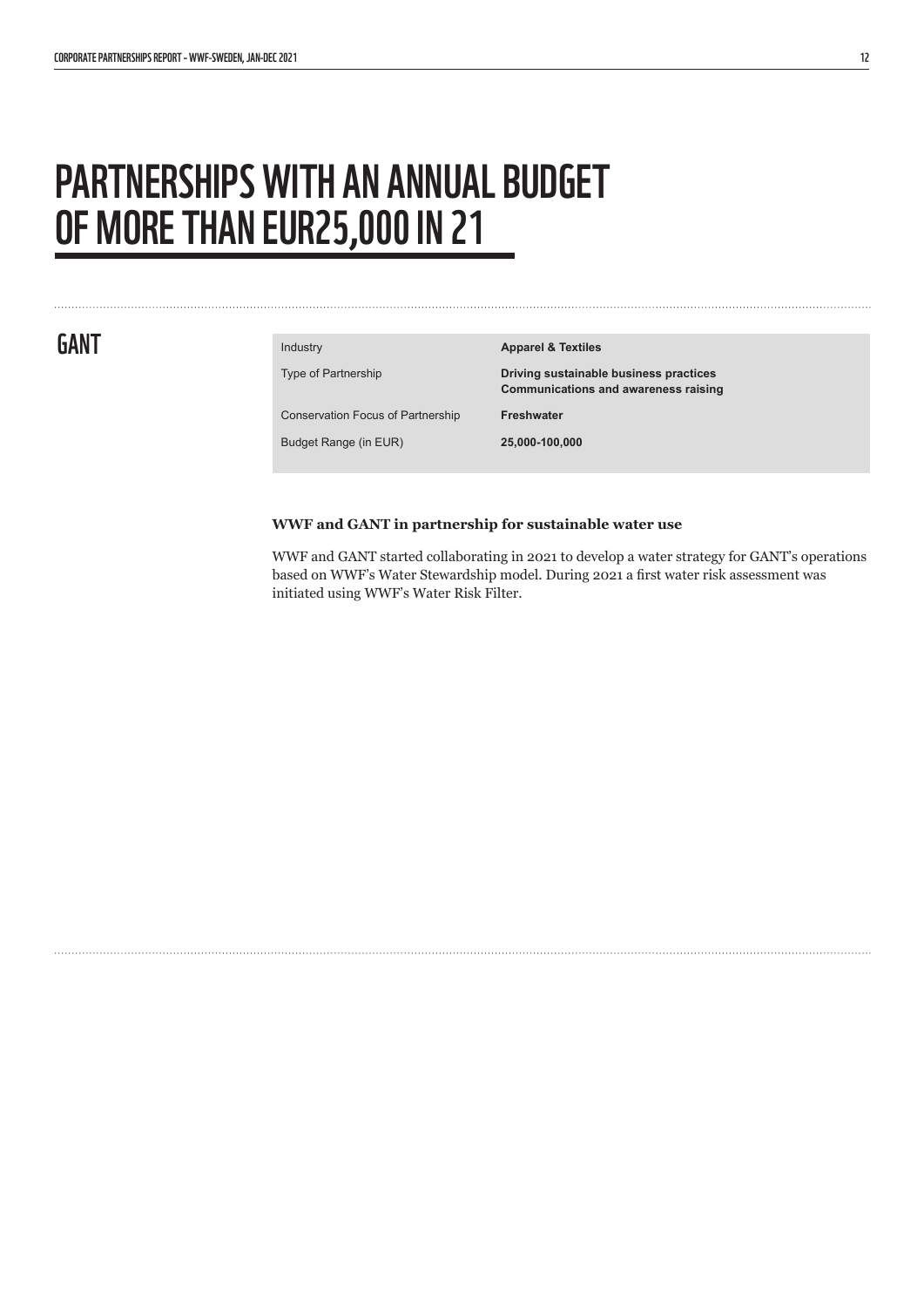### GINA TRICOT

Industry **Apparel & Textiles**  Type of Partnership **Driving sustainable business practices Communications and awareness raising**

Conservation Focus of Partnership **Freshwater**

Budget Range (in EUR) **25,000-100,000**

**WWF and Gina Tricot in partnership for sustainable water use** 

WWF and Gina Tricot are collaborating to develop a water strategy for Gina Tricot's operations based on WWF's Water Stewardship model and risk filter. Together we are analyzing the company risks linked to water use in their value chain and developing goals and actions to address them. Gina Tricot is also participating in a collective project in one of their main water risk areas together with other stakeholders.

In 2021 Gina Tricot and WWF released the joint collection "Reuse for the planet" consisting of reused t-shirts with new prints. The purpose was to draw attention to a more sustainable way of consuming fashion and show that used fashion is as good as new.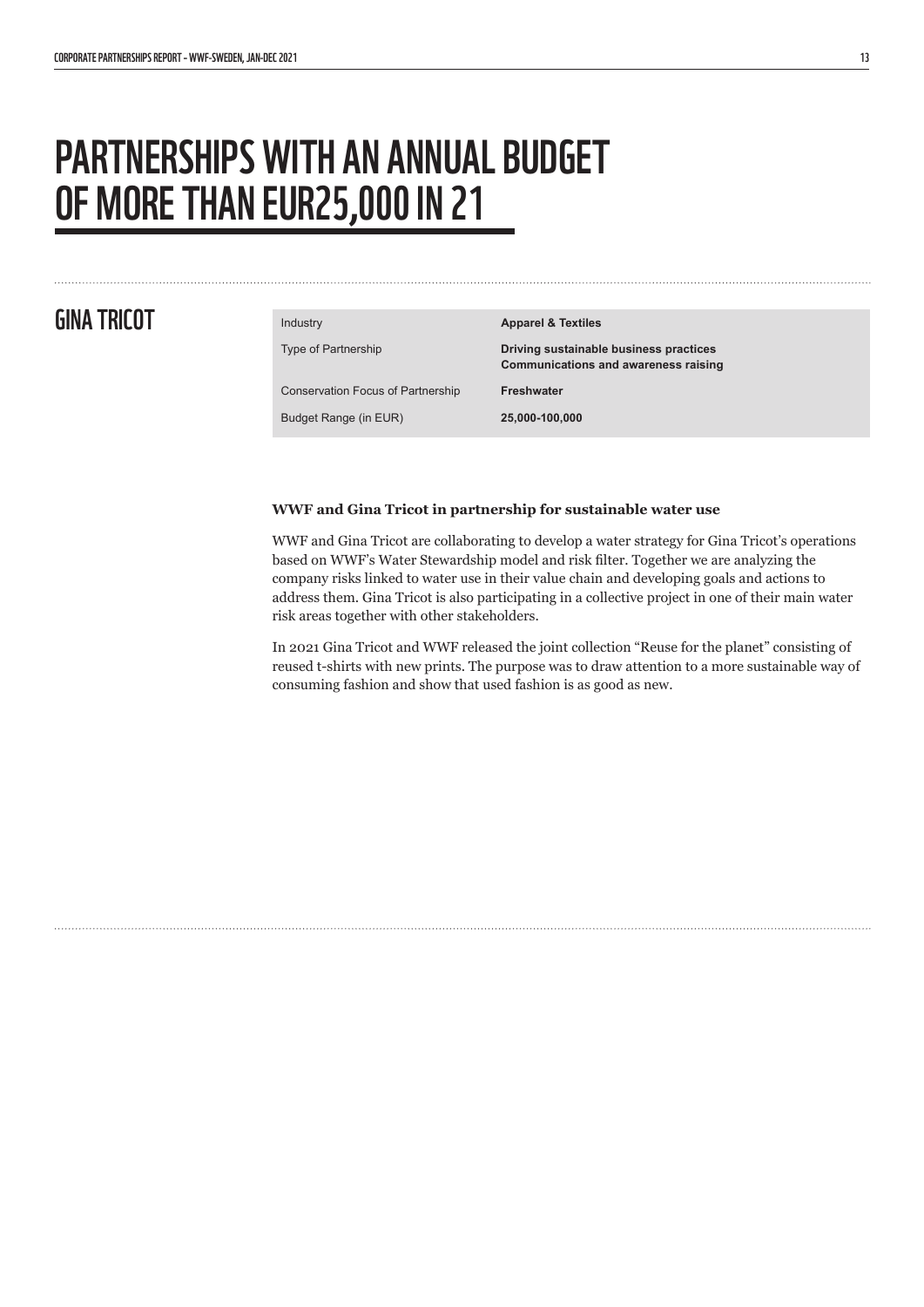### **GLACIAL**

| Industry                                 | Retail                               |
|------------------------------------------|--------------------------------------|
| Type of Partnership                      | Communications and awareness raising |
| <b>Conservation Focus of Partnership</b> | Oceans                               |
| Budget Range (in EUR)                    | 25,000-100,000                       |

### **Joining forces to save the Oceans from plastics**

GLACIAL makes one of the most sustainable stainless steel water bottles on the market. The agreement between WWF and GLACIAL is a combined partnership and licensing agreement, which means that GLACIAL donates circa 10 SEK per co-branded bottle to supports WWF's work to reduce plastic in our oceans. GLACIAL also runs its own fundraising campaigns where the money goes to WWF's efforts to save the seas.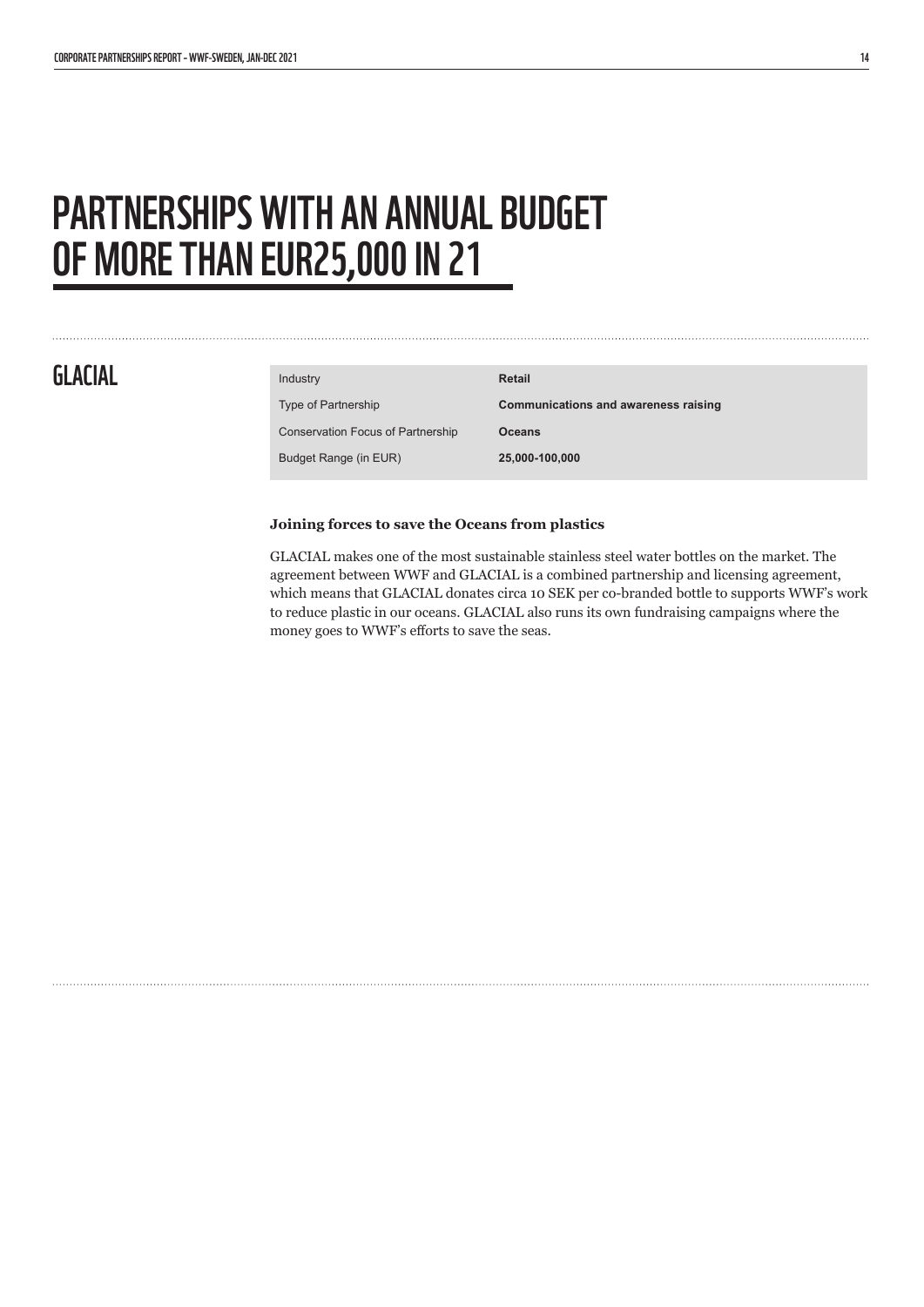### H&M GROUP

Conservation Focus of Partnership **Climate & Energy** Budget Range (in EUR) **1-3 million**

#### Industry **Clothing and apparel**

Type of Partnership **Driving sustainable business practices Communications and awareness raising**

> **Forests Biodiversity**

#### **Partnering on water stewardship, climate and biodiversity in the fashion industry**

WWF and H&M Group first entered a partnership in 2011, focusing on water stewardship. The aim was to raise awareness, to improve responsible water use throughout H&M Group's entire supply chain and to inspire other companies. The water stewardship work has included multiple basin projects from China to Turkey and also calls fashion brands to join global collective action on setting best management practise and water targets relating to 2030 SDG 6 fulfilment.

In 2016, the partnership expanded to include climate action. H&M Group's climate strategy was developed in collaboration with WWF, with the target of H&M becoming climate positive throughout its value chain by 2040. WWF is also working with H&M Group to create guidance and a credible definition for 'Climate Positive'. During 2016-2020 the partnership had a 'strategic dialogue' stream, with focus on key issues in the fashion industry, such as raw materials and biodiversity, with the aim of bringing sustainable and science-based solutions to H&M Group and the broader industry.

In late 2020, a new biodiversity stream was formed within the partnership. The ambition of the biodiversity stream is to reduce H&M's overall pressures on biodiversity and nature and to strive towards net-gain impacts. This will be done by addressing impacts of raw material sourcing and production, increasing overall awareness of the urgency to act on nature loss and aiming to scale solutions within the fashion industry. To achieve the overall ambition, the biodiversity stream will focus on strategy development, biodiversity impact projects as well as advocacy and awareness raising.

In 2010, 2016 and 2018, WWF and H&M also collaborated on a clothing collections made from more sustainable materials. The goal of these collaborations was to inspire H&M customers to care for the planet and to raise funds for WWF's species and marine work.

The overall ambition of the partnership is "United in a vision for a sustainable future for people and nature, H&M Group and WWF will address key environmental impacts in the H&M Group value chain and beyond, with a special focus on water, climate and biodiversity. Our work aims to lead the fashion industry towards solutions that fit within the boundaries of our planet."

Member of Climate Savers.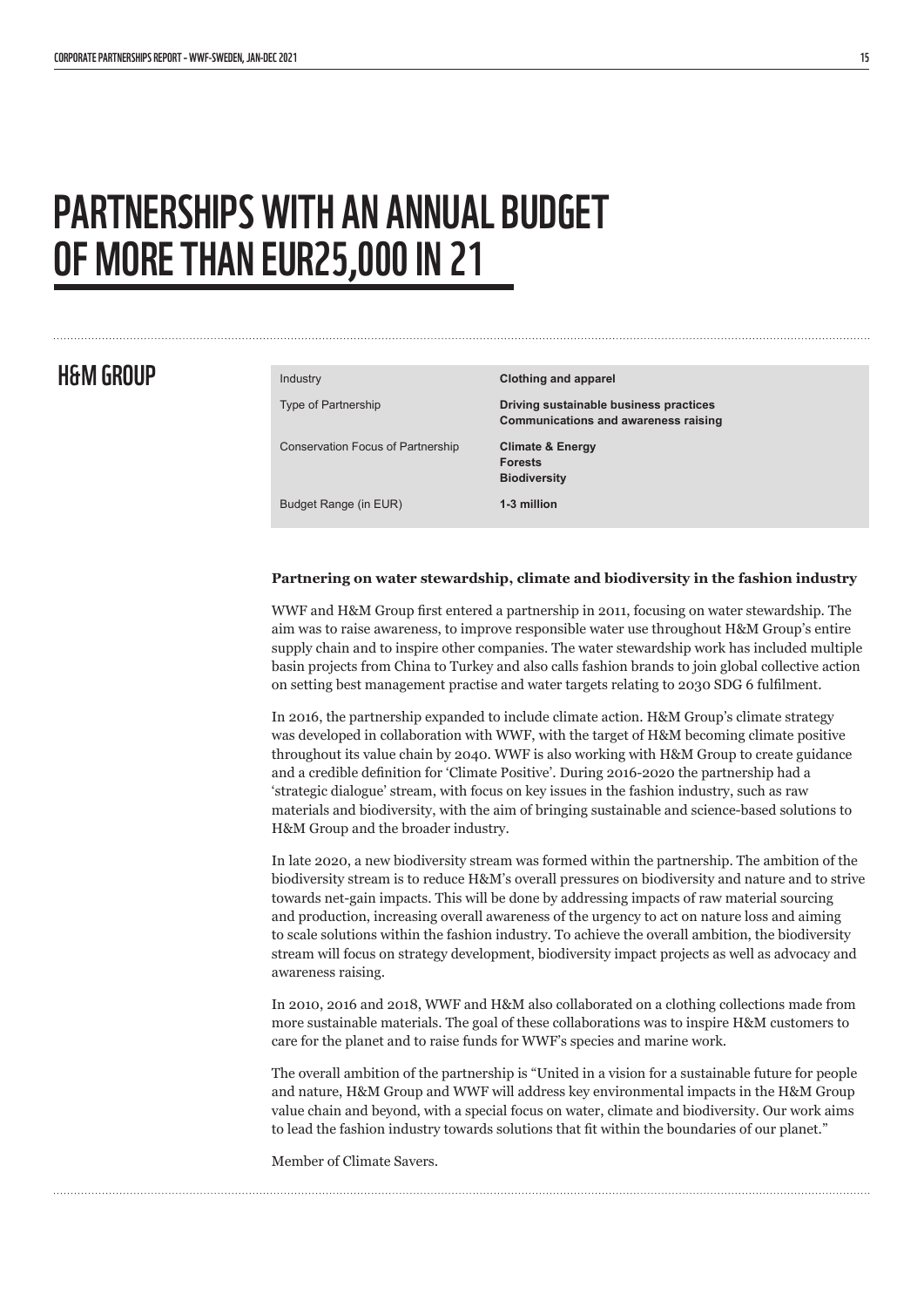### IKEA

| Industry                                 | Retail<br><b>Household goods and textiles</b>                             |
|------------------------------------------|---------------------------------------------------------------------------|
| Type of Partnership                      | Driving sustainable business practices                                    |
| <b>Conservation Focus of Partnership</b> | <b>Forests</b><br><b>Freshwater</b><br>Markets (cotton)<br><b>Climate</b> |
| Budget Range (in EUR)                    | >3 million                                                                |

#### **Transforming business for people and planet**

IKEA and WWF have been in partnership since 2002, and are currently working together on forests, cotton, water and climate to protect landscapes and enhance biodiversity. Through engagement in 15 countries, innovation and advocacy, the partnership supports responsible forest management, sustainable cotton value chains, healthy water flows and management, and a strengthened climate positive commitment.

The ambition is to take action to protect, manage and restore key landscapes, enhance biodiversity and enable a climate positive value chain; while upholding the rights and needs of people. As well as contribute to improve and provide knowledge and facts to inspire and enable sustainable consumption in support of a One Planet future.

Even after 20 years, this partnership continues to be pioneering and leading, building on our shared learnings to challenge ourselves to develop and implement new approaches and solutions to deliver improved natural resources management with positive and fair benefits for people and nature.

Natural resources and ecosystems that provide critical ecosystem services, sustainable livelihoods, and that underpin businesses must be used responsibly and managed sustainably. In 13 countries across Europe and Asia, the forest partnership continues to protect and expand resilient forest landscapes and enhance forest biodiversity in priority areas while supporting responsible forest management. We improve forest management practices in natural forests and plantations, establish and strengthen standards and verification mechanisms for responsible forest management and enable their implementation. We strengthen engagement and pathways towards improved governance frameworks, national policies and legislation, and we empower communities and smallholders exercising forest stewardship and conserving ecosystem services in decision making, increased benefit sharing and sustainable livelihoods, including through improved market linkages.

In 2021 IKEA joined the Science Based Targets Network (SBTN) Corporate Engagement programme and the business call for the UN Treaty on Plastic Pollution.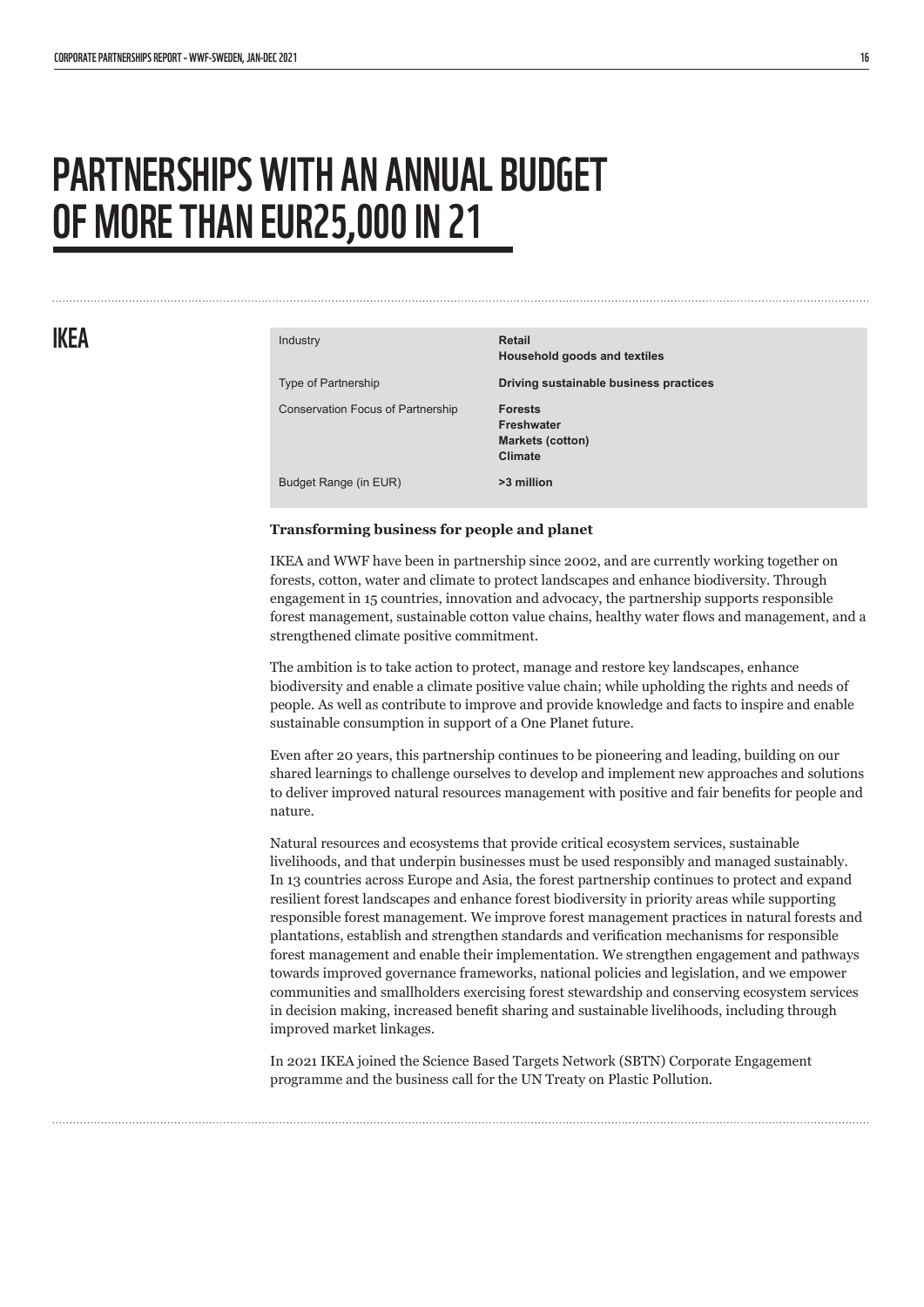### NOVAMEDIA SVERIGE AB, SVENSKA **POSTKODLOTTERIET**

Industry **Media, Communications & Entertainment**  Type of Partnership **Philanthropic partnership** Conservation Focus of Partnership **Climate & Energy Food** Budget Range (in EUR) **1-3 million**

**Oceans Wildlife General support**

### **Swedish Postcode Lottery & WWF partnership**

The Swedish Postcode Lottery was established by the Dutch company Novamedia, in order to raise funds for charities and increase awareness for their work. Novamedia operates lotteries in the Netherlands, Sweden, the UK, Germany and Norway and WWF is a beneficiary to the lotteries in all five countries. In Sweden, WWF is one of about 60 beneficiaries to the Swedish Postcode Lottery, and has been so since the lottery's inception in 2005. The support from the Swedish Postcode Lottery has contributed to a wide range of important projects, both in Sweden and globally. It has helped WWF to scale up existing projects, pursue more activities and achieve faster results. In addition to supporting WWF's operations through unearmarked support, the lottery has also financed a number "Dream Project" through dedicated project support.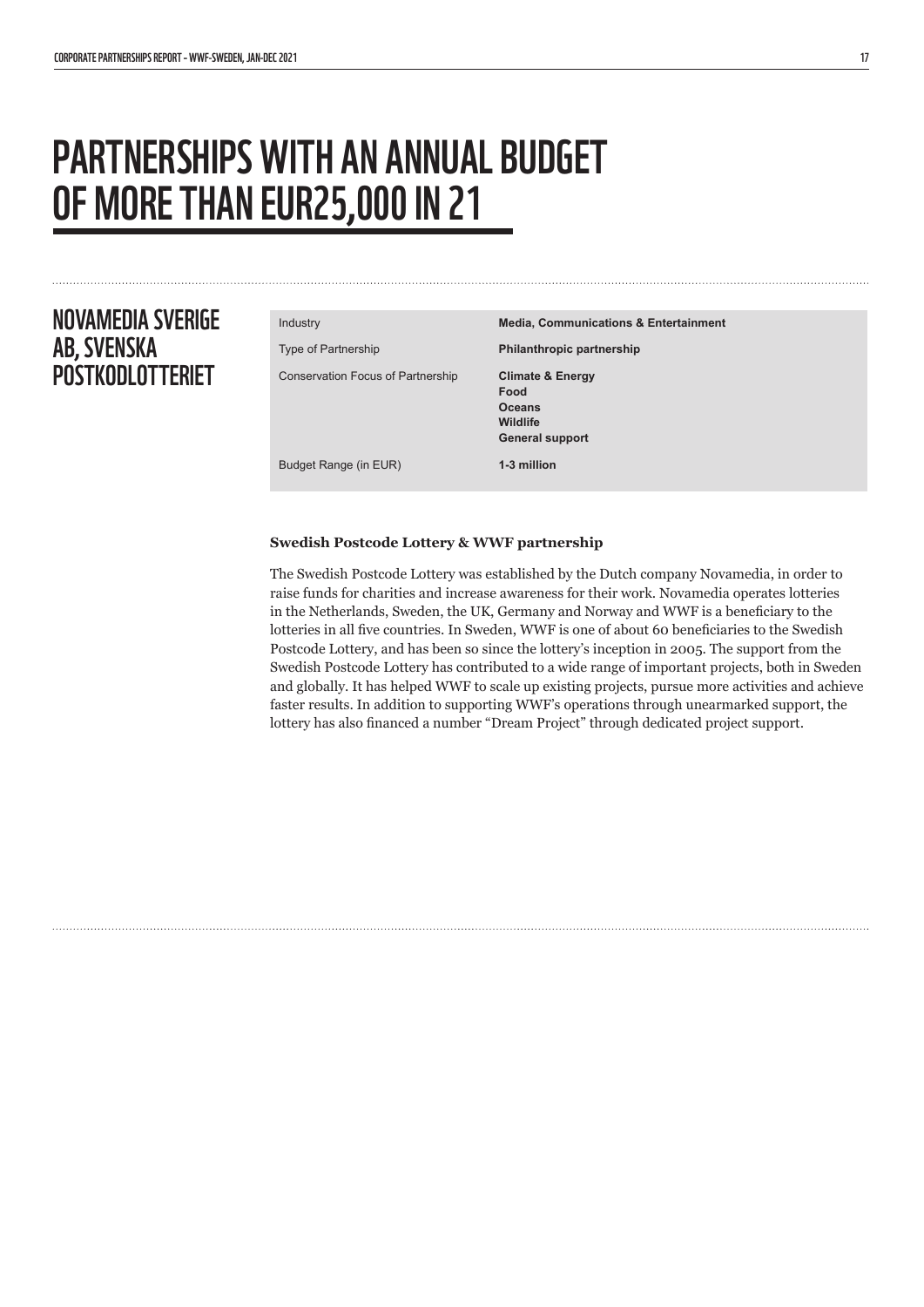### PANDAFÖRSÄLJNINGEN

Industry **Retail**  Type of Partnership **Philanthropic partnership** Conservation Focus of Partnership **Wildlife** Budget Range (in EUR) **500,000-1 million**

### **Helping youth save endangered species**

WWF has collaborated with Pandaförsäljningen since 1983. In the fall each year, thousands of young people raise money for WWF by selling products from Pandaförsäljningen's product catalogue. The products are selected in consultation with WWF and are chosen with sustainability performance in mind. Each product sold includes a contribution to WWF's work to save endangered species.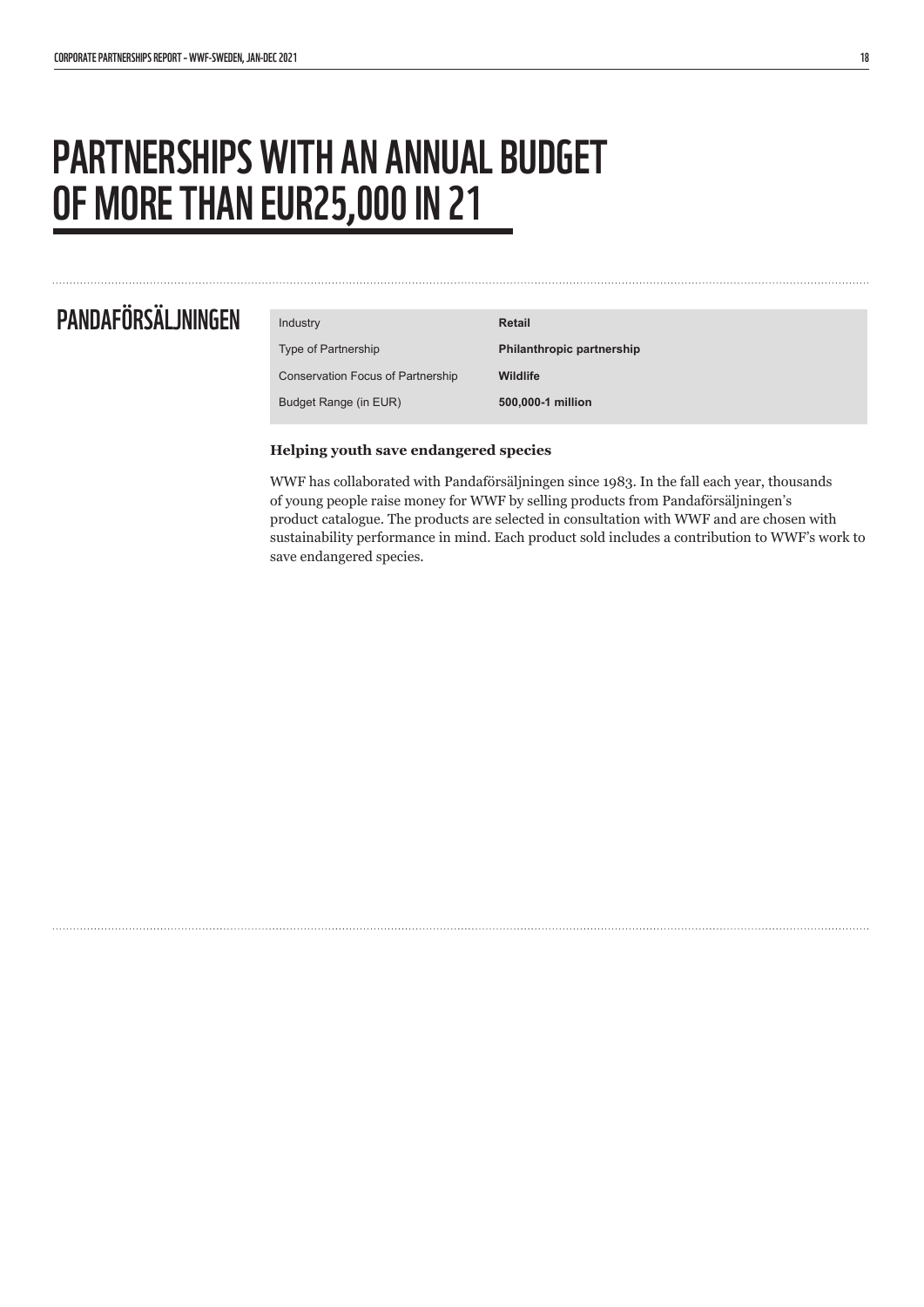### **RETURPACK** PANTAMERA

| Industry                                 | Recycling                                                                |
|------------------------------------------|--------------------------------------------------------------------------|
| Type of Partnership                      | <b>Communications and awareness raising</b><br>Philanthropic partnership |
| <b>Conservation Focus of Partnership</b> | <b>General support</b>                                                   |
| Budget Range (in EUR)                    | 25,000-100,000                                                           |

#### **Returpack and WWF work together to increase recycling**

Returpack is responsible for the Swedish deposit system of cans and PET bottles used for the consumption of beverages. The recycling of cans and PET bottles makes a big difference to the environment, especially in terms of littering, energy savings and cutting carbon emissions.

Returpack is working on various projects, such as collaborating with Swedish camping sites, in order to increase recycling of empty cans in Sweden. Through these projects several of its partners have provided donations to WWF.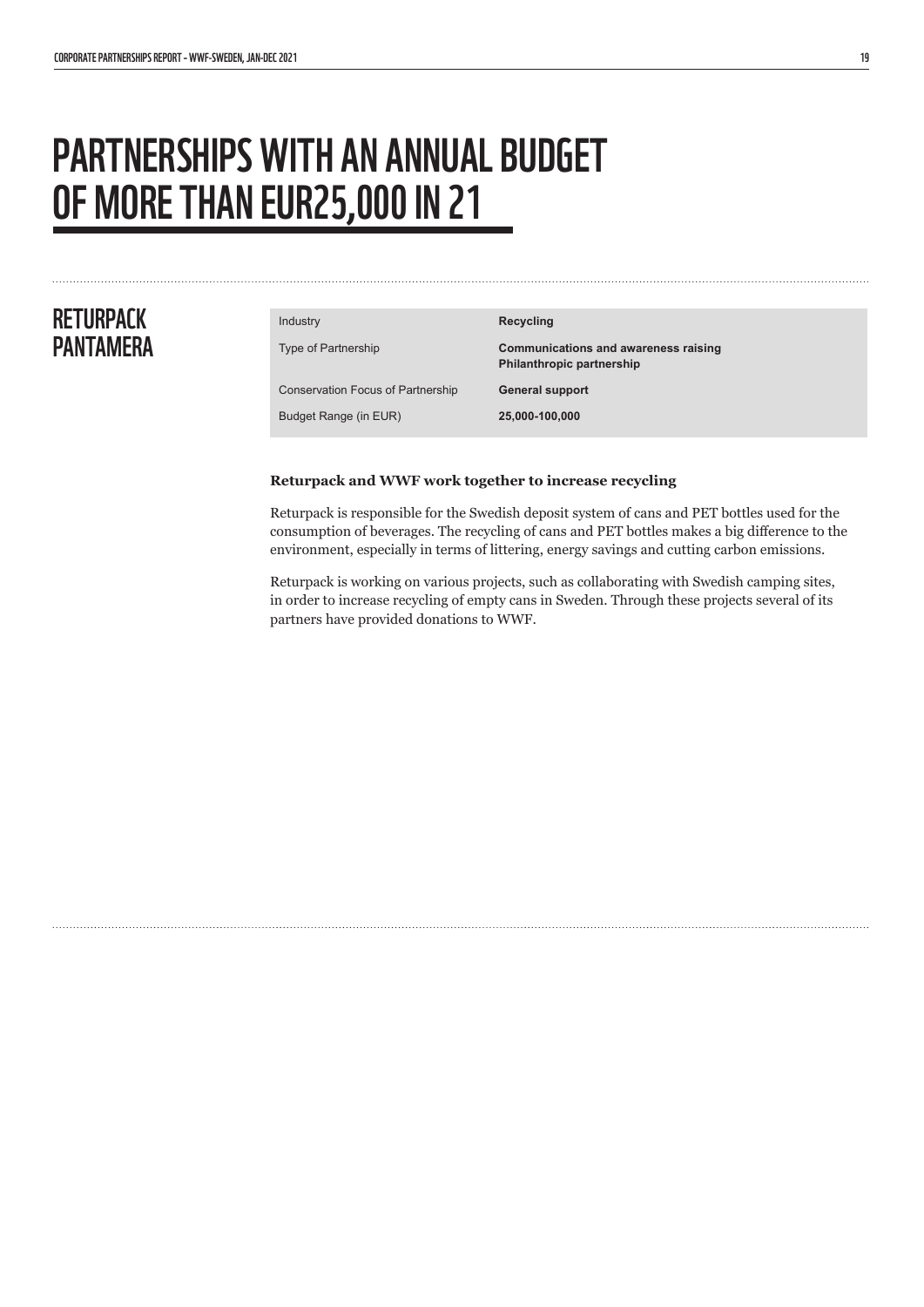Type of Partnership **Philanthropic partnership** Conservation Focus of Partnership **General support** Budget Range (in EUR) **500,000-1 million**

Industry **Banking and finance**

#### **WWF and SEB – a long-term partnership**

WWF have had a partnership with SEB since the 1980's. SEB operates an equity fund, SEB WWF Nordenfond, that contributes substantial general financial support to WWF's activities.

WWF and SEB have worked to develop environmental and sustainability policies in, among others, the shipping industries. The partnership has also included advocating specific positions – through policy statements – on freshwater and climate change issues.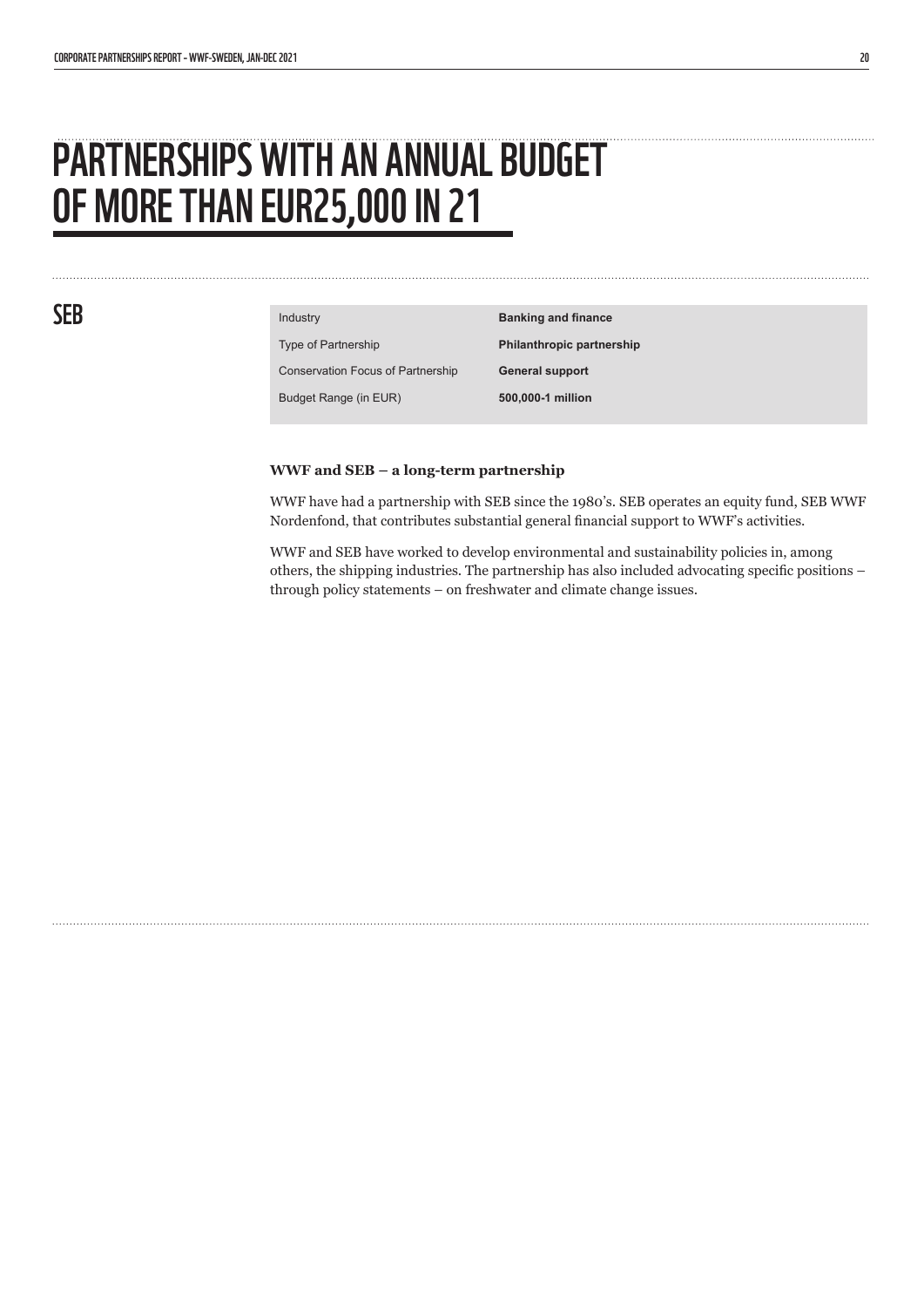### SKANDIA

Industry **Banking and finance** Type of Partnership **Philanthropic partnership** Conservation Focus of Partnership **General support** Budget Range (in EUR) **1-3 million**

#### **Skandia and Världsnaturfonden: 32 years of funding conservation**

Skandia is a large independent customer owned banking and insurance groups, "Skandia World Wildlife Fund" (Världsnaturfonden) which was founded in 1988, invests in companies that are expected to give good returns and meet the specific environmental criteria that Skandia has developed in collaboration with WWF-Sweden. The Fund primarily invests in equities issued by larger Swedish companies. Annually, the Fund shareholders donate two per cent of the Fund's net assets to WWF as a gift.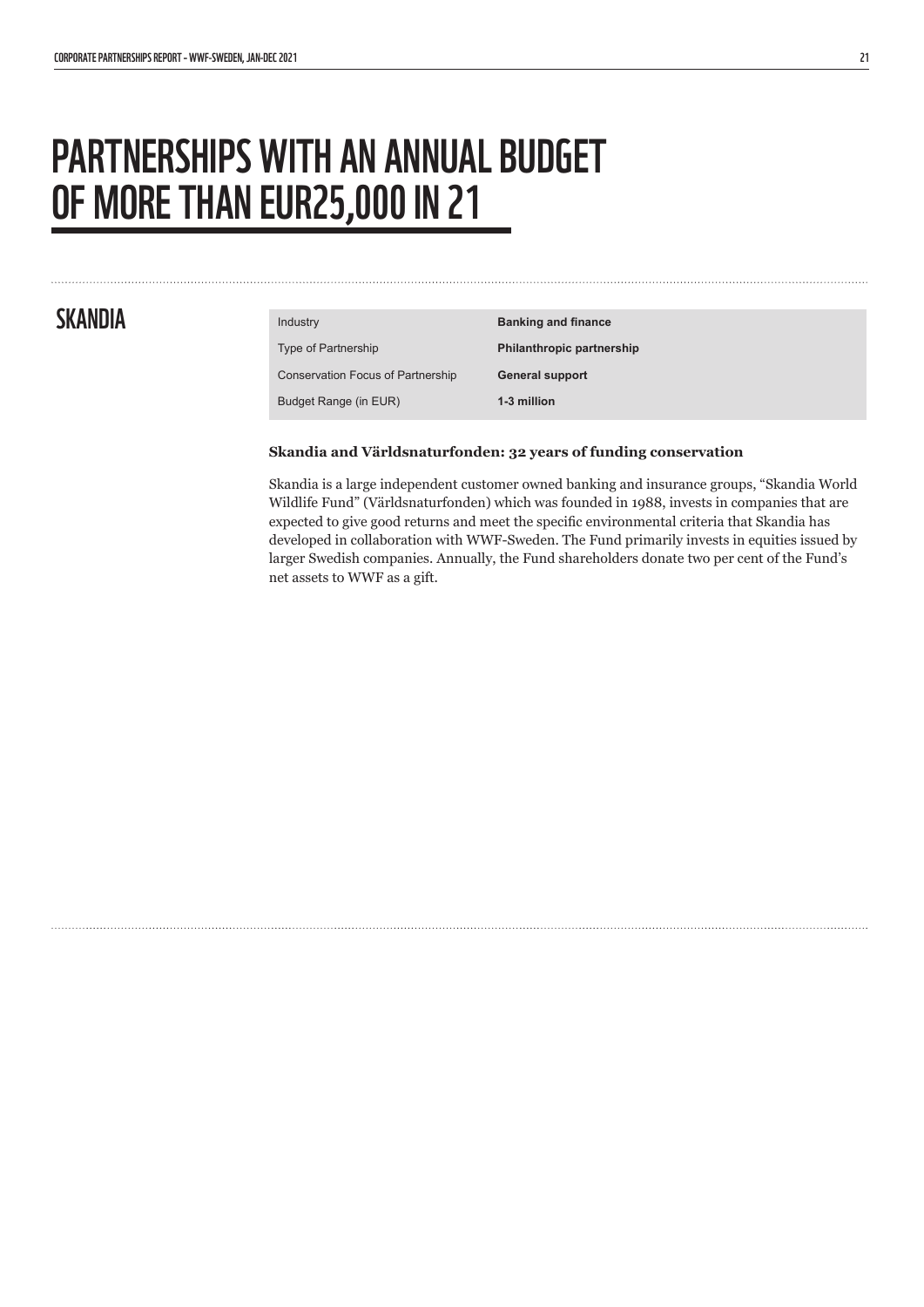### STROMMA

Industry **Tourism**  Type of Partnership **Communications and awareness raising Philanthropic partnership** Conservation Focus of Partnership **Oceans** Budget Range (in EUR) **25,000-100,000**

#### **Working together to save the Baltic Sea**

Strömma Turism & Sjöfart AB is one of Scandinavia's largest tourism and sightseeing companies with over 30 brands in the tourism and transport industry. Stromma operates in Sweden, Denmark, Finland, Norway and Holland.

The collaboration between WWF and Stromma is a partnership to help save the Baltic Sea. It involves both regional work to save the sensitive environments of the Baltic sea and local conservation projects in Denmark, Finland and Sweden. In addition, Stromma is taking steps to improve its own business practices and reduce its impact in the environments where it operates.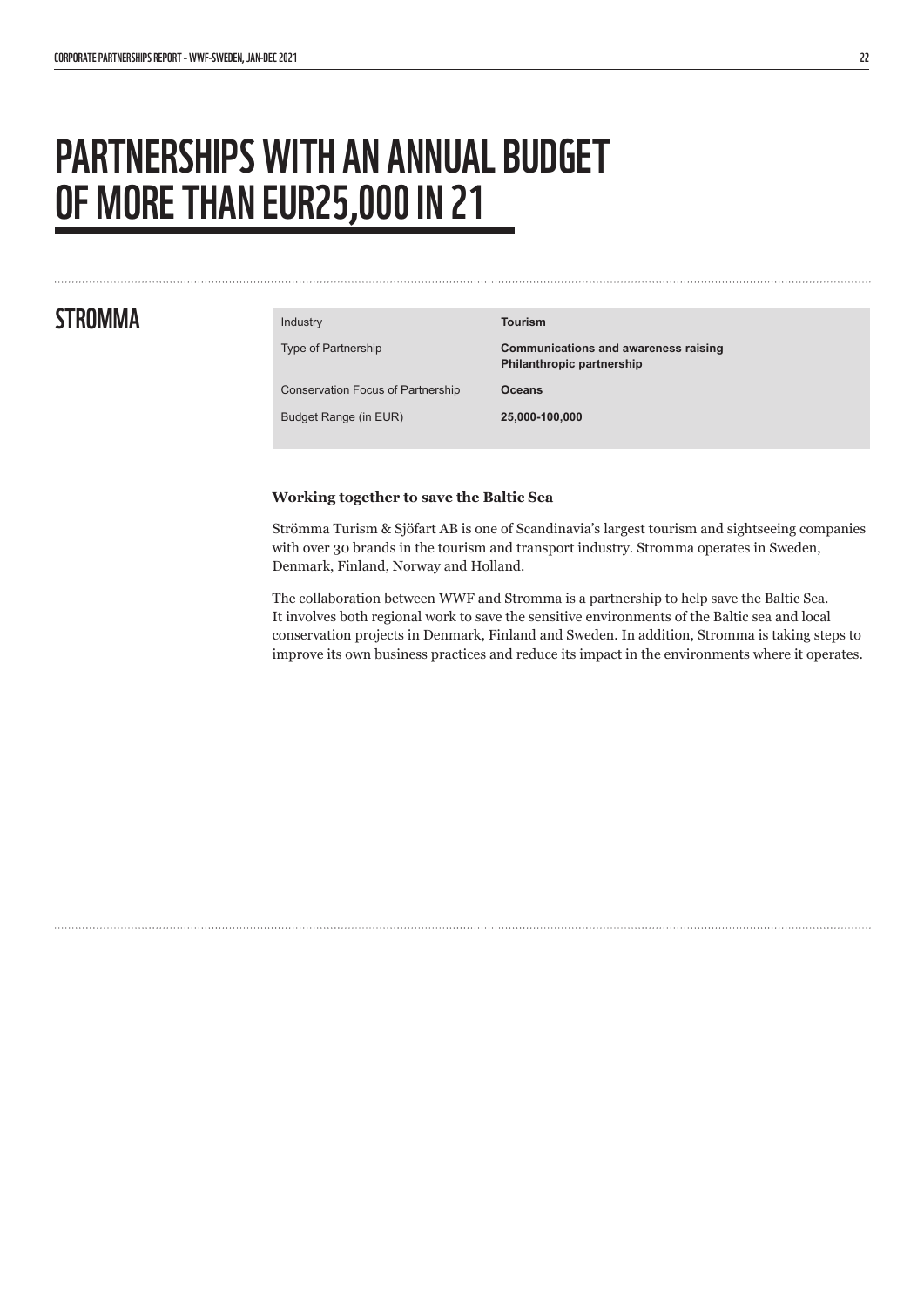### PARTNERSHIPS WITH AN ANNUAL BUDGET OF EUR25,000 OR LESS IN FY21,

The following list represents all corporate partnerships that this WWF office has with an annual budget of EUR25,000 or less (including pro bono or in-kind contributions) in FY21.

- **1. Compete Now AB**
- **2. Keramikstudion Gustavsberg AB**

### CORPORATE ENGAGEMENT PLATFORMS

The following list represents corporate engagement platforms that this WWF office is leading or part of and involves multilateral engagements with companies to bring about sustainable outcomes within their supply chain or consumer behaviours.

- **1. Hållbar Livsmedelskedja**
- **2. Climate Innovations & Climate Solver**
- **3. Climate Savers**
- **4. Climate Business Network**
- **5. Forest Forward**
- **6. Water Stewardship**